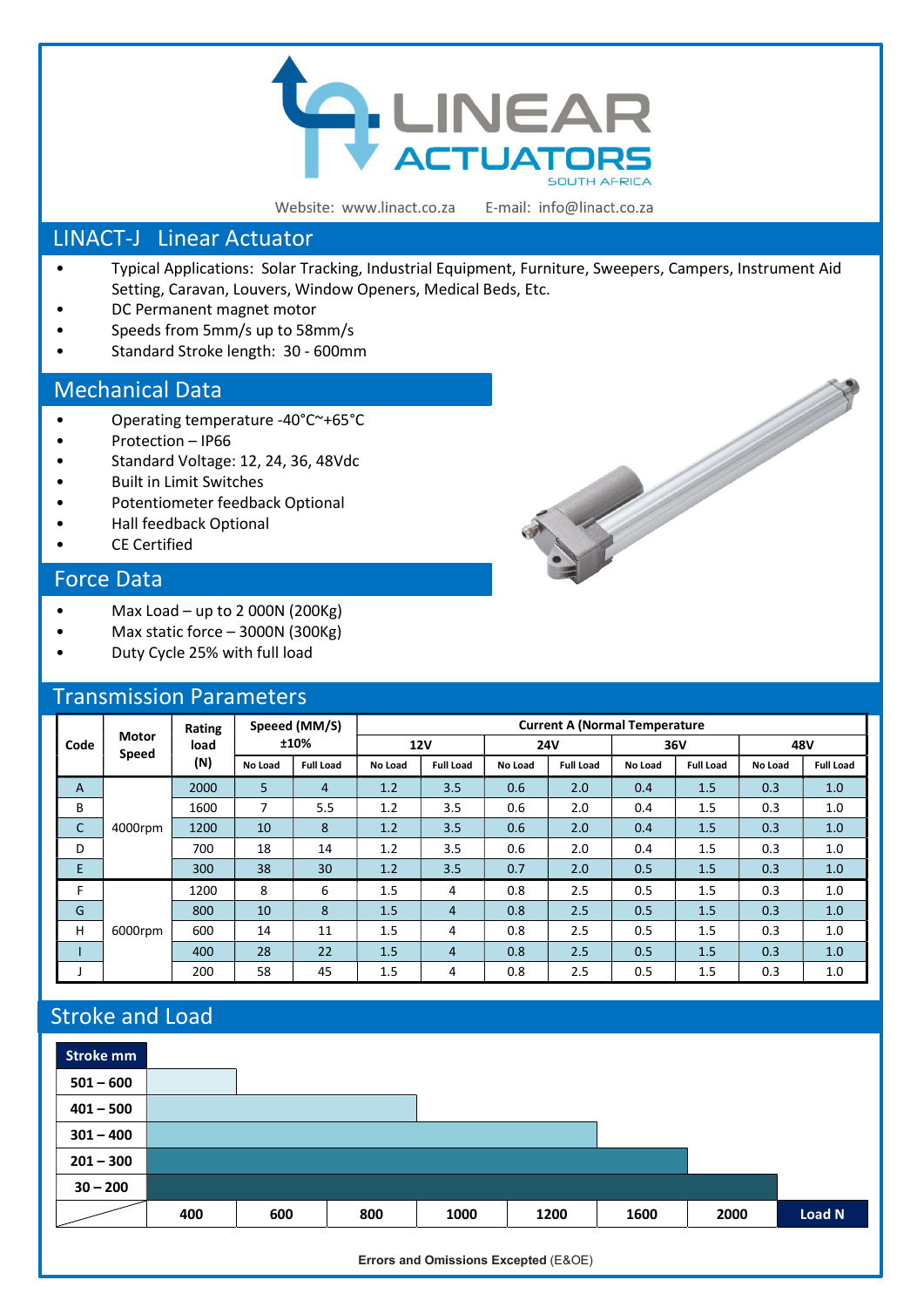

Website: www.linact.co.za

E-mail: info@linact.co.za

### Dimensional Drawing